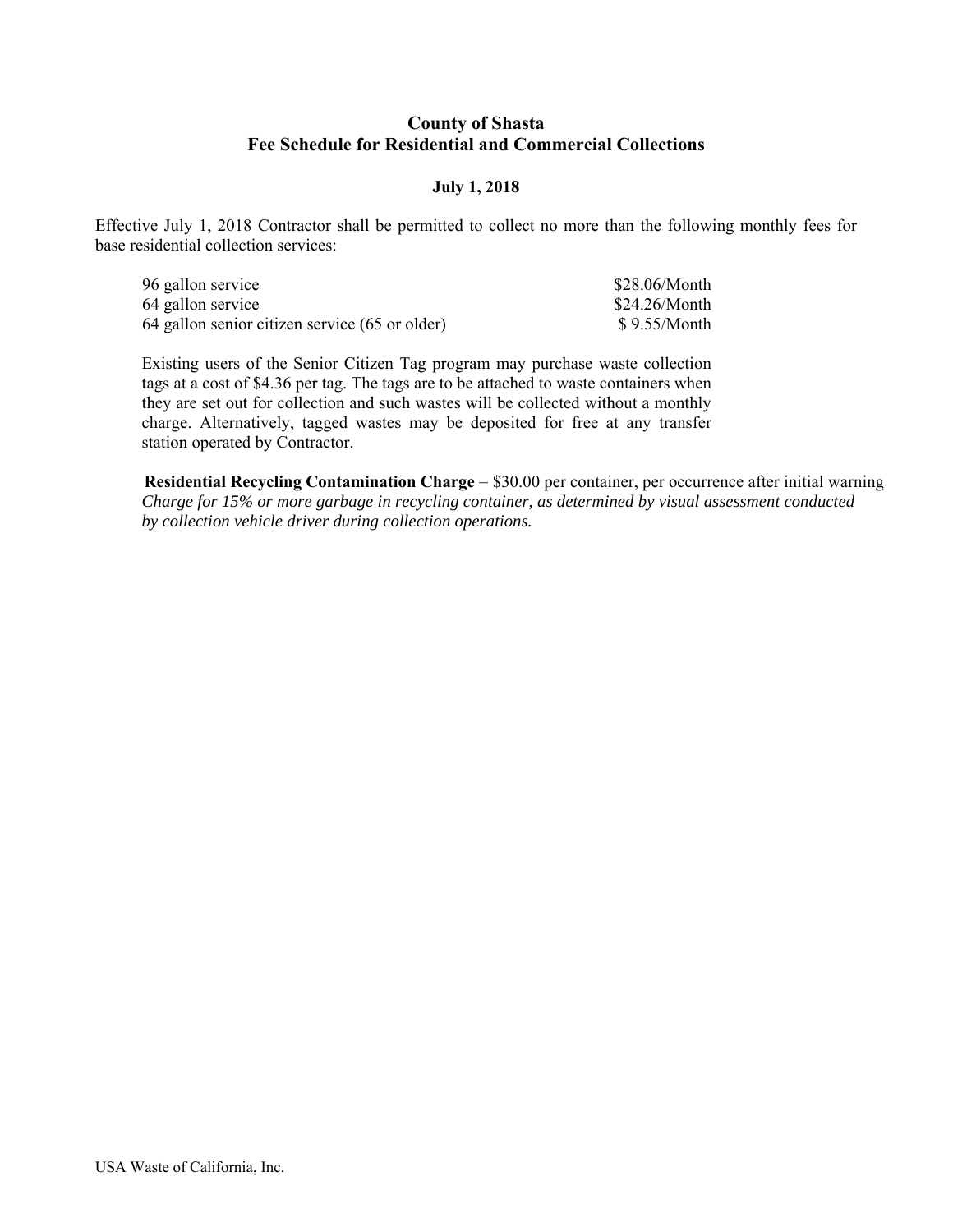## **County of Shasta Fee Schedule for Residential and Commercial Collections**

#### **July 1, 2018**

| Effective July 1, 2018 Contractor shall be permitted to collect no more than the following monthly fees for |  |  |
|-------------------------------------------------------------------------------------------------------------|--|--|
| base commercial collection services                                                                         |  |  |

|                             | <b>TIMES PICKED UP PER WEEK</b> |          |            |                         |            |            |
|-----------------------------|---------------------------------|----------|------------|-------------------------|------------|------------|
| <b>CONTAINER</b><br>$SIZE*$ |                                 | 2        | 3          | $\overline{\mathbf{4}}$ | 5          | 6          |
| 1 Yard                      | \$104.00                        | \$207.98 | \$297.17   | \$381.15                | \$464.78   | \$548.50   |
| 1.5 Yards                   | \$161.89                        | \$264.50 |            |                         |            |            |
| 2 Yards                     | \$192.15                        | \$336.79 | \$481.52   | \$617.22                | \$752.69   | \$888.25   |
| 3 Yards                     | \$244.71                        | \$402.34 | \$560.04   | \$717.74                | \$875.44   | \$1,033.07 |
| 4 Yards                     | \$320.84                        | \$530.87 | \$741.18   | \$951.38                | \$1,161.47 | \$1,371.34 |
| 6 Yards                     | \$394.37                        | \$630.54 | \$866.68   | \$1,102.83              | \$1,338.99 | \$1,575.10 |
| 10 Yards                    | \$512.98                        | \$813.49 | \$1,121.35 | \$1,429.19              | \$1,737.10 | \$2,044.98 |

\* Customers will be charged according to the total yards or containers at his premises. For example, two 2 yard bins will be charged at the 4-yard rate.

**Overage Charge** = \$100.00 per container, per occurrence after initial warning. *Charge for waste container filled beyond intended capacity* 

**Commercial Recycling Contamination Charge** = \$75.00 per container, per occurrence after initial warning. *Charge for 15% or more garbage in recycling container, as determined by visual assessment conducted by collection vehicle driver during collection operations* 

| <b>DROP BOXES</b>                                                     |                                                 |  |  |
|-----------------------------------------------------------------------|-------------------------------------------------|--|--|
| 20 - Yard Drop Box<br>Includes 7 day rental, up to 3 tons of disposal | \$496.67 Per Collection                         |  |  |
| 30 - Yard Drop Box<br>Includes 7 day rental, up to 3 tons of disposal | \$613.64 Per Collection                         |  |  |
| 40 - Yard Drop Box<br>Includes 7 day rental, up to 3 tons of disposal | \$810.39 Per Collection                         |  |  |
| <b>Trash Compaction</b>                                               | \$28.16 Per Yard Capacity of Box Per Collection |  |  |

**Trip Charge** = 50% of Drop Box Rate

*Charge for customer-requested delivery or pick-up which failed due to lack of accessibility or overload condition* 

**Excess Weight Charge =** Actual Landfill Disposal Charge *Disposal charge for weight in excess of 3 tons* 

**Extended Rental Charge** = \$10.00/Day

*Daily drop box rental charge for periods in excess of 7 days.*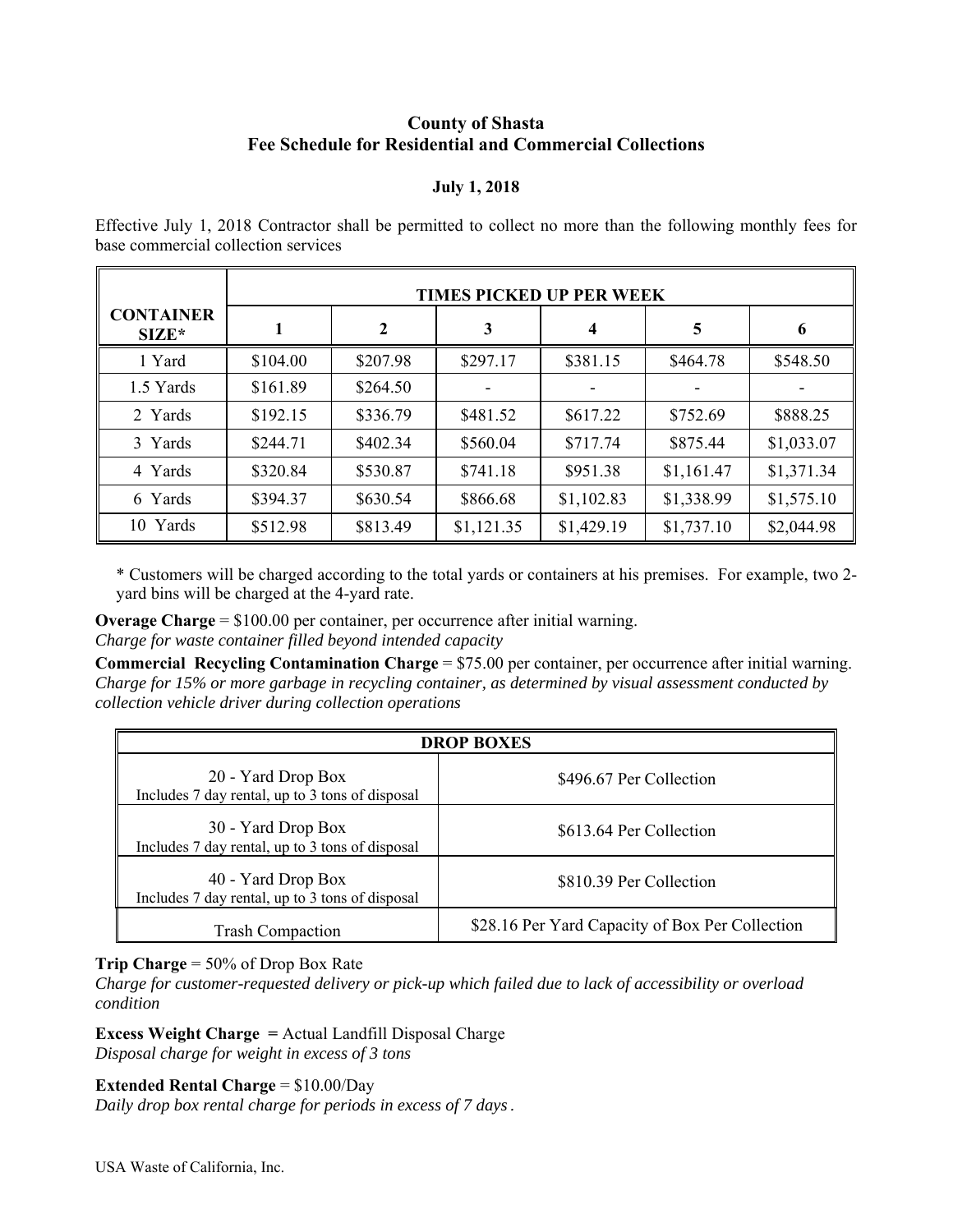# **County of Shasta Fee Schedule for Buckeye and Old Shasta Transfer Stations**

## **July 1, 2018**

Effective July 1, 2018 Contractor shall be permitted to collect no more than the following fees for disposal at the Buckeye and Old Shasta Transfer Stations.

### General Disposal Fees

| Any single item, or up to 4 cans or bags                                                            |
|-----------------------------------------------------------------------------------------------------|
|                                                                                                     |
| Pickups or two wheel drive trailers                                                                 |
|                                                                                                     |
|                                                                                                     |
| Each additional foot in height or length for all pickups, trucks or two wheel drive trailers \$4.80 |
| <b>Commercial Disposal Fees</b>                                                                     |
|                                                                                                     |
| Disposal Fees for Hard to Handle Items                                                              |
|                                                                                                     |
|                                                                                                     |
| Equipment tires, couches, hide-a-beds,                                                              |
| Disposal Fees for Demolition Material, Trees & Stumps                                               |
|                                                                                                     |
|                                                                                                     |